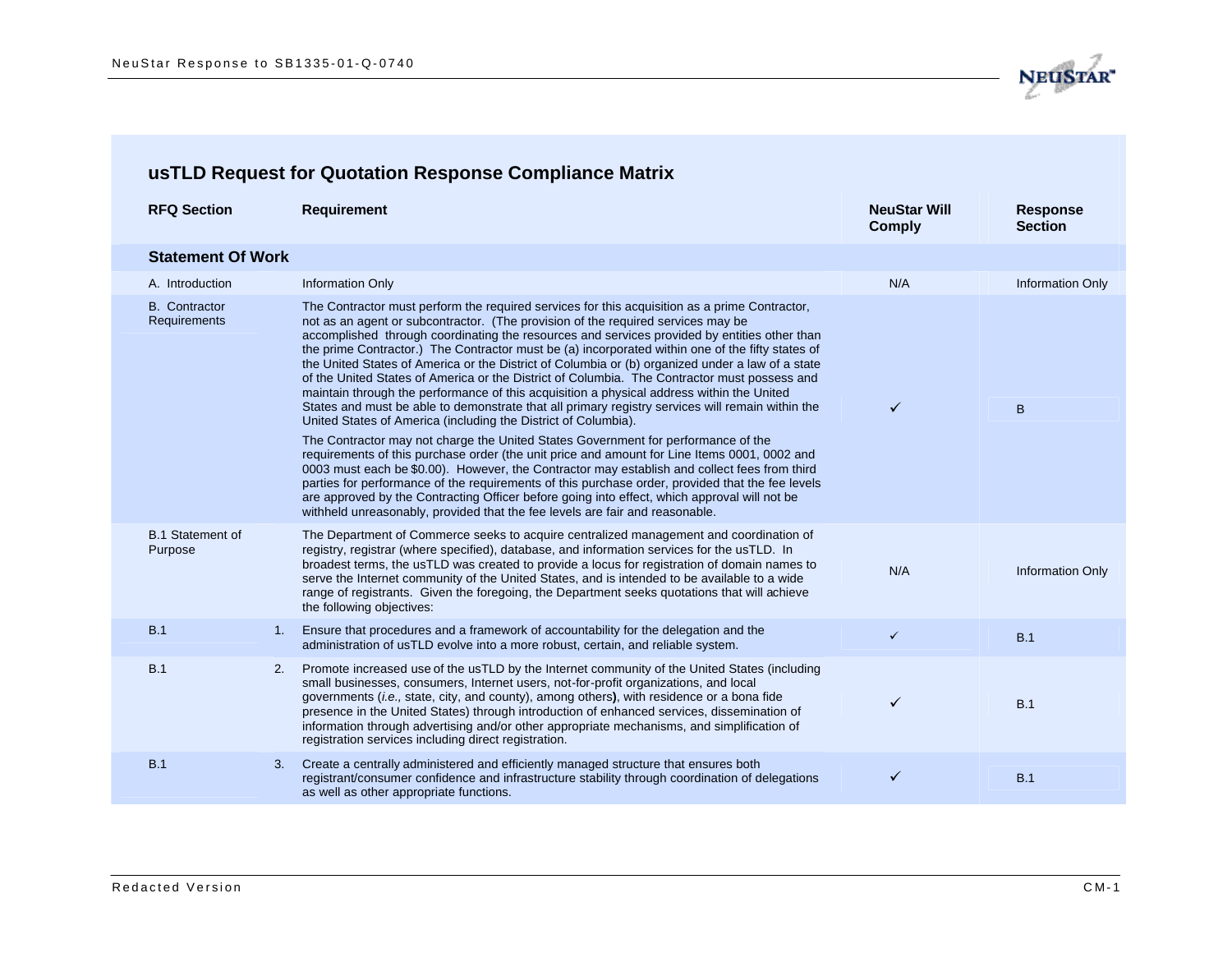

| <b>RFQ Section</b>                           |    | <b>Requirement</b>                                                                                                                                                                                                                                                                                                                                                                                                                                                                                  | <b>NeuStar Will</b><br><b>Comply</b> | <b>Response</b><br><b>Section</b> |
|----------------------------------------------|----|-----------------------------------------------------------------------------------------------------------------------------------------------------------------------------------------------------------------------------------------------------------------------------------------------------------------------------------------------------------------------------------------------------------------------------------------------------------------------------------------------------|--------------------------------------|-----------------------------------|
| B.1                                          | 4. | Create a stable, flexible, and balanced environment within the usTLD that is conducive to<br>innovation and that will meet the future demands of potential registrants.                                                                                                                                                                                                                                                                                                                             | ✓                                    | B.1                               |
| B.1                                          | 5. | Ensure continued stability of the domain name system as a whole and the usTLD, particularly<br>throughout the transition period from the current management structure into the new structure<br>developed and maintained under the Contractor.                                                                                                                                                                                                                                                      | $\checkmark$                         | B.1                               |
| B.1                                          | 6. | Manage the usTLD consistent with the Internet Corporation for Assigned Names and<br>Numbers' (ICANN) technical management of the DNS.                                                                                                                                                                                                                                                                                                                                                               | ✓                                    | B.1                               |
| B.1                                          | 7. | Allow for the adequate protection of intellectual property in the usTLD. This includes, in<br>particular, the implementation of a "sunrise period" that permits qualified trademark owners to<br>pre-register their trademarks as domain names in the expanded usTLD space prior to the<br>opening of the expanded usTLD space to wider registration, and a dispute resolution<br>procedure to address conflicts between trademarks and domain names arising from<br>"cybersquatting" in the usTLD. | ✓                                    | B.1                               |
| B.1                                          | 8. | Establish and maintain consistent communication between the COTR, the Contractor and<br>ICANN. This includes representation of the usTLD in the ICANN ccTLD constituency and<br>contribution to ICANN's operating costs as apportioned to the usTLD through the ICANN<br>budget process.                                                                                                                                                                                                            | ✓                                    | B.1                               |
| B.1                                          | 9. | Promote robust competition within the usTLD and in particular registration services that will<br>lead to greater choice, new, and better services for users.                                                                                                                                                                                                                                                                                                                                        | $\checkmark$                         | B.1                               |
| <b>B.2 Core Registry</b><br><b>Functions</b> |    | The Contractor must provide, at a minimum, the services that are outlined below. This list<br>should not be viewed as exhaustive. The Contractor must provide all systems, software,<br>hardware, facilities, infrastructure, and operation for the following functions:                                                                                                                                                                                                                            | $\checkmark$                         | $B.2, B.2.1 -$<br>B.2.16          |
| B.2                                          | 1. | Operation and maintenance of the primary, authoritative server for the usTLD;                                                                                                                                                                                                                                                                                                                                                                                                                       | $\checkmark$                         | B.2.1, O.1, O.4,<br>O.5           |
| B.2                                          | 2. | Operation and/or administration of a constellation of secondary servers for the usTLD;                                                                                                                                                                                                                                                                                                                                                                                                              |                                      | B.2.2, O.1, O.4,<br>O.5           |
| B.2                                          | 3. | Compilation, generation, and propagation of the usTLD zone file(s);                                                                                                                                                                                                                                                                                                                                                                                                                                 | $\checkmark$                         | B.2.3, F, O.1, O.4,<br>O.5        |
| B.2                                          | 4. | Maintenance of an accurate and up-to-date registration (WHOIS) database for all usTLD<br>registrations;                                                                                                                                                                                                                                                                                                                                                                                             | ✓                                    | B.2.4, F, O.1, O.3                |
| B.2                                          | 5. | Maintenance of an accurate and up-to-date database of usTLD subdelegation managers;                                                                                                                                                                                                                                                                                                                                                                                                                 |                                      | B.2.5, F, O.1, O.3                |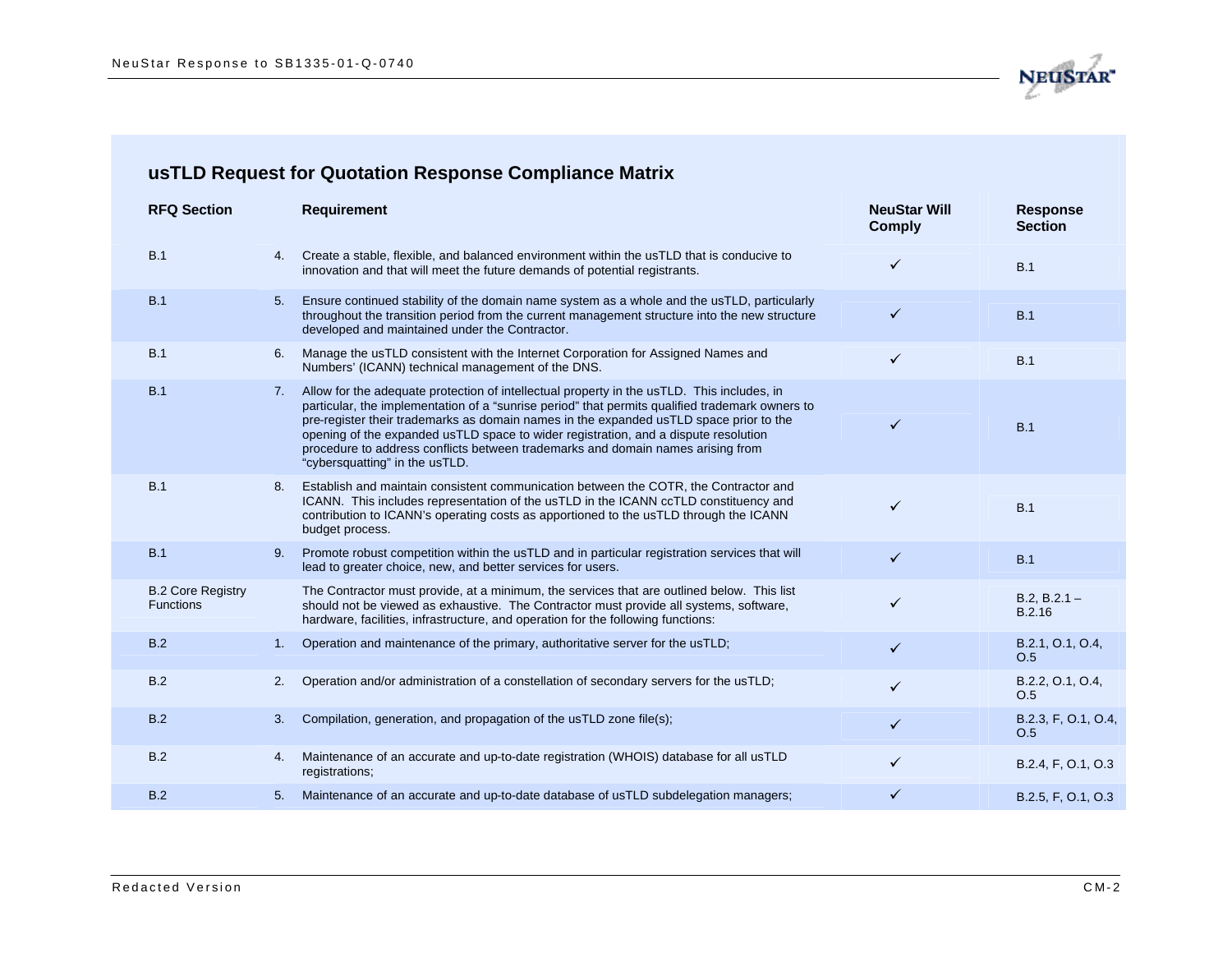

| <b>RFQ Section</b>                     |                | <b>Requirement</b>                                                                                                                                                                                                                                                                                                                                                                                                                                                                                                                                                                                                                                                                                                                                                     | <b>NeuStar Will</b><br><b>Comply</b> | <b>Response</b><br><b>Section</b> |
|----------------------------------------|----------------|------------------------------------------------------------------------------------------------------------------------------------------------------------------------------------------------------------------------------------------------------------------------------------------------------------------------------------------------------------------------------------------------------------------------------------------------------------------------------------------------------------------------------------------------------------------------------------------------------------------------------------------------------------------------------------------------------------------------------------------------------------------------|--------------------------------------|-----------------------------------|
| B.2                                    | 6.             | Establishment of a data escrow for usTLD zone file and domain name registration information,<br>including chain of registration data;                                                                                                                                                                                                                                                                                                                                                                                                                                                                                                                                                                                                                                  | ✓                                    | B.2.6, F, O                       |
| B.2                                    | 7 <sub>1</sub> | Compliance with applicable Internet Engineering Task Force (IETF) and applicable ICANN<br>policies for the functions outlined above; and                                                                                                                                                                                                                                                                                                                                                                                                                                                                                                                                                                                                                               | ✓                                    | B.2.7, F, O.2                     |
| B.2                                    | 8.             | Promotion of awareness and registration in the usTLD including maintaining website with up-<br>to-date policy and registration information for the usTLD.                                                                                                                                                                                                                                                                                                                                                                                                                                                                                                                                                                                                              | ✓                                    | <b>B.2.8</b>                      |
| <b>B.3 Core Policy</b><br>Requirements |                | The Contractor must:                                                                                                                                                                                                                                                                                                                                                                                                                                                                                                                                                                                                                                                                                                                                                   | N/A                                  | <b>Information Only</b>           |
| <b>B.3</b>                             | 1.             | Implement United States Nexus Requirement: The Contractor must run the usTLD as a<br>country code top level domain intended to serve the community of Internet users (including<br>end users, business, government, and not-for-profit organizations, among others) resident or<br>located with a bona fide presence in the United States, and is not intended to attract or<br>otherwise encourage registrations from outside the United States. In addition to the current<br>policy set forth in RFC 1480 requiring that usTLD domain name registrations be hosted on<br>computers located within the United States, the Contractor must implement a United States<br>Nexus Requirement in both the locality-based usTLD structure and the expanded usTLD<br>space. | ✓                                    | B.3.1                             |
| <b>B.3</b>                             | 2.             | Adopt ICANN Policies Pertaining to Open ccTLD's: Although the usTLD is intended to serve<br>the Internet community of the United States, and is not intended to encourage registrations<br>from entities or individuals resident outside the United States, the Contractor must follow the<br>ICANN policies pertaining to open ccTLD's unless otherwise directed by the Contracting<br>Officer.                                                                                                                                                                                                                                                                                                                                                                       |                                      | <b>B.3.2</b>                      |
| <b>B.3</b>                             | 3.             | Implement a Uniform Domain Name Dispute Resolution Procedure and Sunrise Policy. The<br>Contractor must implement a uniform domain name dispute resolution procedure intended to<br>resolve disputes arising from "cybersquatting" applicable to the usTLD (such policy is intended<br>to be modeled upon the ICANN Uniform Domain Name Dispute Resolution Procedure,<br>consistent with modifications necessary for such policy to be applicable to the usTLD<br>specifically). The Contractor must also implement a "Sunrise Policy" that permits qualified<br>trademark owners to pre-register their trademarks as domain names in the expanded usTLD<br>space prior to the opening of the expanded usTLD space to wider registration.                              | ✓                                    | <b>B.3.3</b>                      |
| <b>B.3</b>                             | 4.             | Abide by Government Advisory Committee Principles: The Contractor must abide by the<br>principles and procedures set forth in the Government Advisory Committee document<br>"Principles for the Delegation and Management of Country-Code Top Level Domains," unless<br>inconsistent with U.S. law or regulation.                                                                                                                                                                                                                                                                                                                                                                                                                                                      | ✓                                    | <b>B.3.4</b>                      |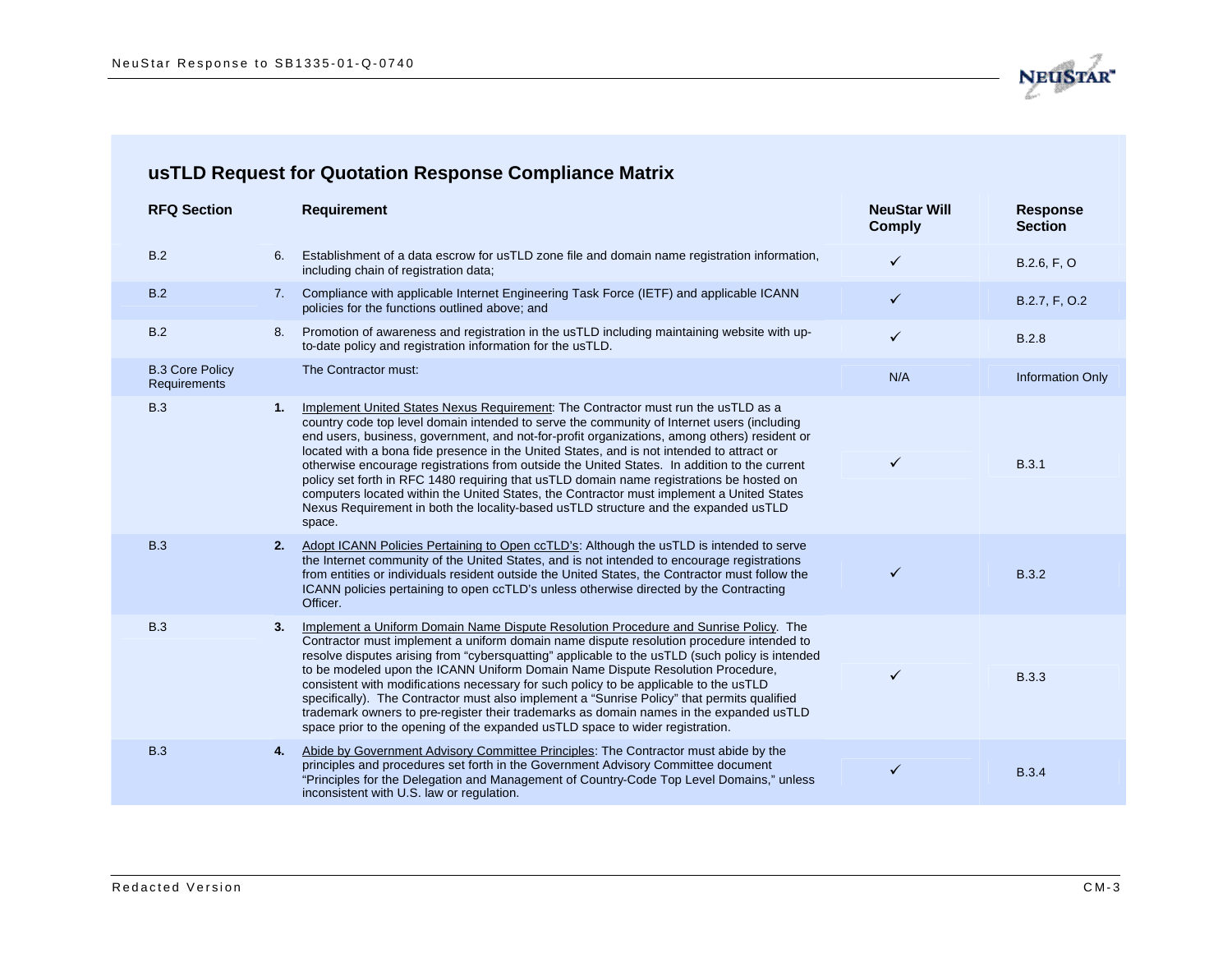

| <b>RFQ Section</b>                                               |                | <b>Requirement</b>                                                                                                                                                                                                                                                                                                                                                                                                                                                                                                                                                                                                                                                                                                                                                                                                                                                                                                                                                                                          | <b>NeuStar Will</b><br><b>Comply</b> | <b>Response</b><br><b>Section</b> |
|------------------------------------------------------------------|----------------|-------------------------------------------------------------------------------------------------------------------------------------------------------------------------------------------------------------------------------------------------------------------------------------------------------------------------------------------------------------------------------------------------------------------------------------------------------------------------------------------------------------------------------------------------------------------------------------------------------------------------------------------------------------------------------------------------------------------------------------------------------------------------------------------------------------------------------------------------------------------------------------------------------------------------------------------------------------------------------------------------------------|--------------------------------------|-----------------------------------|
| <b>B.4 Locality-based</b><br>usTLD Structure<br><b>Functions</b> |                | The Contractor must:                                                                                                                                                                                                                                                                                                                                                                                                                                                                                                                                                                                                                                                                                                                                                                                                                                                                                                                                                                                        | N/A                                  | <b>Information Only</b>           |
| <b>B.4</b>                                                       | 1 <sub>1</sub> | <b>Provide Service for Existing Delegees and Registrants: Provide service and support for</b><br>existing delegees and registrants in the existing, locality-based usTLD structure under current<br>practice, including policies set forth in RFC 1480 and other documented usTLD policies.                                                                                                                                                                                                                                                                                                                                                                                                                                                                                                                                                                                                                                                                                                                 | $\checkmark$                         | B.4.1, F, O                       |
| B.4                                                              | 2.             | Provide Services for Undelegated Third Level Sub-Domains: Provide direct registry and<br>registrar services for all other undelegated third level locality sub-domains, including services<br>for CO and CI, and undelegated special purpose domains (K12, CC, TEC, LIB, MUS, STATE,<br>DST, COG and GEN).                                                                                                                                                                                                                                                                                                                                                                                                                                                                                                                                                                                                                                                                                                  | $\checkmark$                         | B.4.2, F, O                       |
| <b>B.4</b>                                                       | 3.             | Modernize Locality-Based usTLD processes: The Contractor must modernize and automate<br>the locality-based usTLD delegation and registration process under the control of the usTLD<br>administrator, including the creation of an electronic database to store historical usTLD<br>registration data.                                                                                                                                                                                                                                                                                                                                                                                                                                                                                                                                                                                                                                                                                                      | $\checkmark$                         | B.4.3, F, O                       |
| <b>B.4</b>                                                       | 4.             | Coordinate Current Locality-Based usTLD Users: The Contractor must create a mechanism or<br>mechanisms whereby delegated managers of the usTLD, users of the locality-based usTLD,<br>traditional usTLD user groups (such as state and local governments, the library community<br>and educational institutions, among others), and other interested parties, can coordinate to<br>discuss usTLD administrative, technical, and policy issues related to the operation and<br>management of locality-based usTLD structure.                                                                                                                                                                                                                                                                                                                                                                                                                                                                                 | ✓                                    | B.4.4, B.3.5                      |
| <b>B.4</b>                                                       | 5.             | Investigate Compliance with Current Locality-Based usTLD Policies: The Contractor must<br>conduct an investigation (or commission such an investigation) and submit a report to the<br>COTR, within six months after purchase order award, evaluating the compliance of existing<br>sub-domain managers with the requirements of RFC 1480 and other documented usTLD<br>policies. Further, the study should include an evaluation of "locality-squatting" issues, or the<br>practice of registering a locality name without providing a responsive level of service to such<br>locality. Such report must recommend structural, procedural, and policy changes designed to<br>enhance such compliance or improve usTLD registration services and increase the value of<br>the locality-based usTLD structure to local communities. During this evaluation period, the<br>Contractor must not make any additional locality delegations or transfers unless otherwise<br>directed by the Contracting Officer. | ✓                                    | <b>B.4.5</b>                      |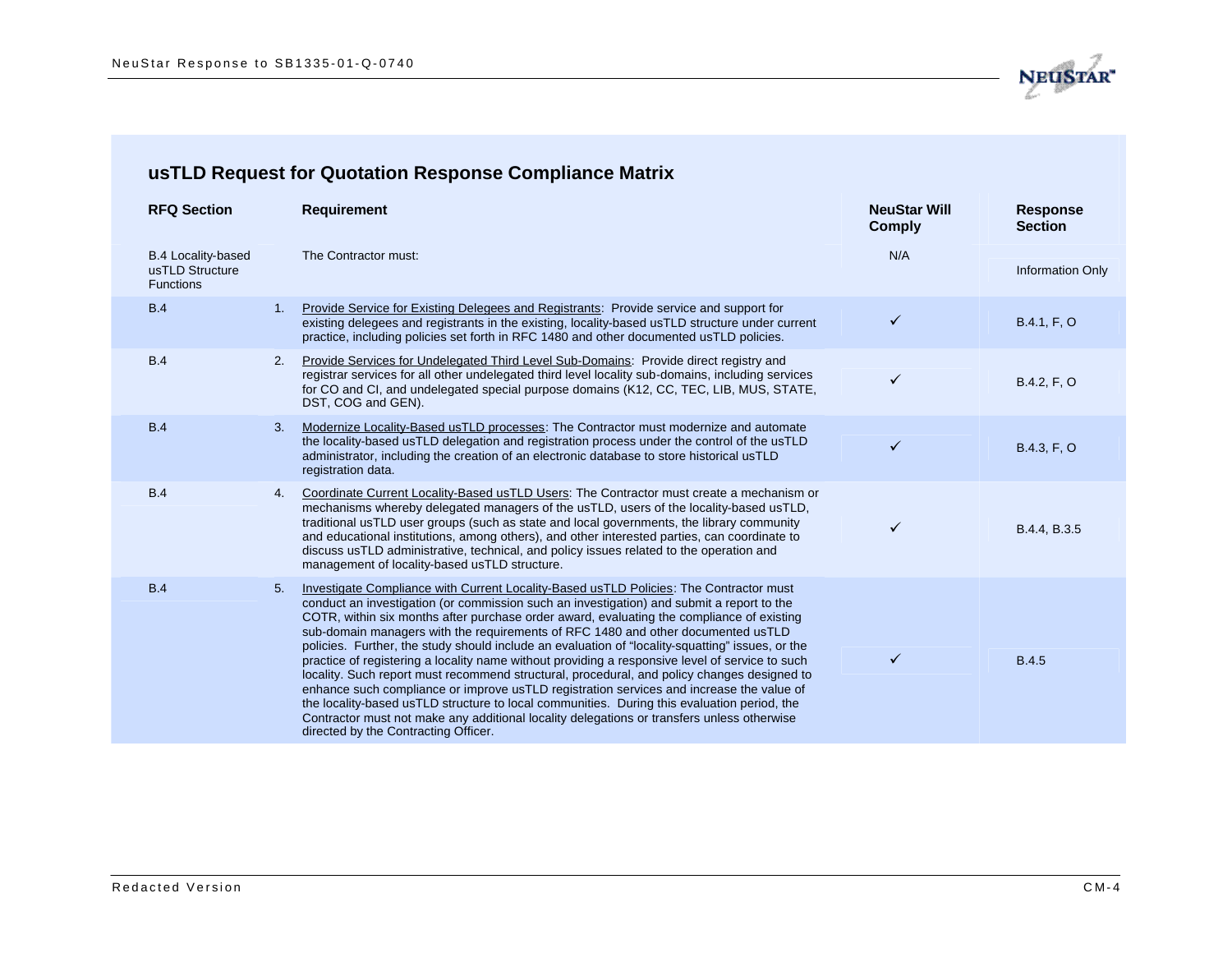

| <b>RFQ Section</b> |    | <b>Requirement</b>                                                                                                                                                                                                                                                                                                                                                                                                                                                                                                                                                       | <b>NeuStar Will</b><br><b>Comply</b> | <b>Response</b><br><b>Section</b> |
|--------------------|----|--------------------------------------------------------------------------------------------------------------------------------------------------------------------------------------------------------------------------------------------------------------------------------------------------------------------------------------------------------------------------------------------------------------------------------------------------------------------------------------------------------------------------------------------------------------------------|--------------------------------------|-----------------------------------|
| B.4                | 6. | Develop Database of usTLD Delegated Managers: The Contractor must develop a single<br>database for up-to-date and verified contact information for all delegated managers in the<br>usTLD, including to locality-level and functional second level (where delegated) administrators<br>and, where applicable, for all sub-delegations made by such locality-level or second level<br>administrators. Such databases should allow for multiple string and field searching through a<br>free, public, web-based interface, and consist of at least the following elements: |                                      |                                   |
|                    |    | a. The name of the delegated manager;                                                                                                                                                                                                                                                                                                                                                                                                                                                                                                                                    |                                      |                                   |
|                    |    | The IP address of the primary nameserver and secondary nameserver(s) for the<br>b.<br>delegation;                                                                                                                                                                                                                                                                                                                                                                                                                                                                        |                                      |                                   |
|                    |    | The corresponding names of those nameservers;<br>C.                                                                                                                                                                                                                                                                                                                                                                                                                                                                                                                      | $\checkmark$                         | B.4.6, F, O                       |
|                    |    | d.<br>The date of delegation;                                                                                                                                                                                                                                                                                                                                                                                                                                                                                                                                            |                                      |                                   |
|                    |    | The name and postal address of the delegated manager;<br>е.                                                                                                                                                                                                                                                                                                                                                                                                                                                                                                              |                                      |                                   |
|                    |    | The name, postal address, e-mail address, voice telephone number, and (where<br>f.<br>available) fax number of the technical contact for the delegated manager;                                                                                                                                                                                                                                                                                                                                                                                                          |                                      |                                   |
|                    |    | The name, postal address, e-mail address, voice telephone number, and (where<br>g.<br>available) fax number of the administrative contact for the delegated manager; and                                                                                                                                                                                                                                                                                                                                                                                                 |                                      |                                   |
|                    |    | The website or other contact information through which registrations can be<br>h.<br>accepted under that delegation.                                                                                                                                                                                                                                                                                                                                                                                                                                                     |                                      |                                   |
| <b>B.4</b>         | 7. | Develop Registrant WHOIS Database: The Contractor must develop an enhanced searchable<br>WHOIS database that contains, or provides reliable access to, all locality-based usTLD<br>registrants including the registrants of delegated usTLD managers and, where applicable,<br>registrants located under delegated managers' sub-delegations. Such WHOIS database must<br>allow for multiple string and field searching through a free, public, web-based interface, and<br>consist of at least the following elements:                                                  |                                      |                                   |
|                    |    | The name of the domain registered;<br>а.                                                                                                                                                                                                                                                                                                                                                                                                                                                                                                                                 |                                      |                                   |
|                    |    | The Internet Protocol (IP) address of the primary nameserver and secondary<br>b.<br>nameserver(s) for the registered domain name;                                                                                                                                                                                                                                                                                                                                                                                                                                        | $\checkmark$                         | B.4.7, F, O                       |
|                    |    | The corresponding names of those nameservers;<br>C <sub>1</sub>                                                                                                                                                                                                                                                                                                                                                                                                                                                                                                          |                                      |                                   |
|                    |    | The identity of the delegated manager under which the name is registered;<br>d.                                                                                                                                                                                                                                                                                                                                                                                                                                                                                          |                                      |                                   |
|                    |    | The creation date of the registration;<br>е.                                                                                                                                                                                                                                                                                                                                                                                                                                                                                                                             |                                      |                                   |
|                    |    | f.<br>The name and postal address of the domain name holder;                                                                                                                                                                                                                                                                                                                                                                                                                                                                                                             |                                      |                                   |
|                    |    | The name, postal address, e-mail address, voice telephone number, and (where<br>g.<br>available) fax number of the technical contact for the domain name holder; and                                                                                                                                                                                                                                                                                                                                                                                                     |                                      |                                   |
|                    |    | The name, postal address, e-mail address, voice telephone number, and (where<br>h.<br>available) fax number of the administrative contact for the domain name holder.                                                                                                                                                                                                                                                                                                                                                                                                    |                                      |                                   |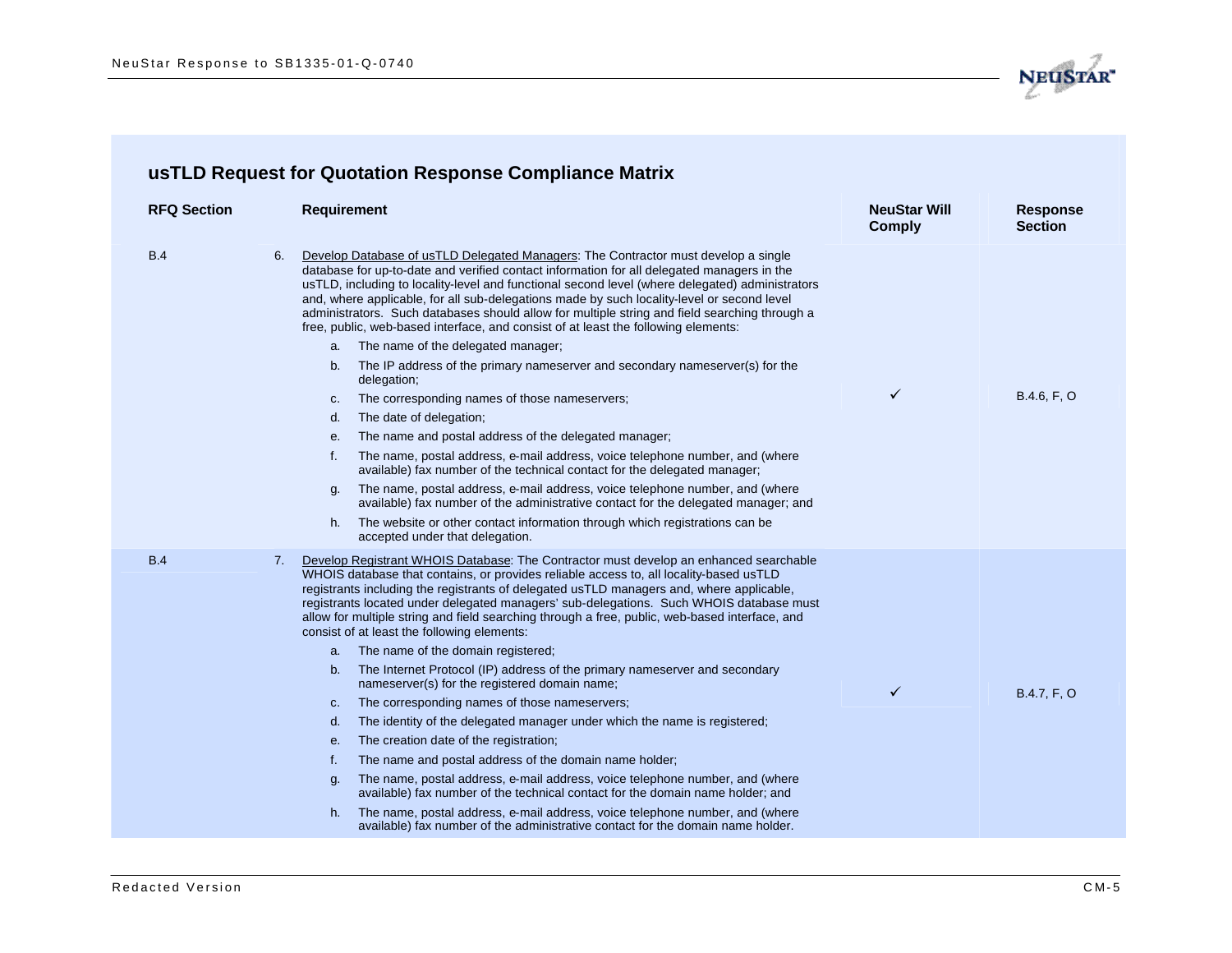

| <b>RFQ Section</b>                                     | <b>Requirement</b>                                                                                                                                                                                                                                                                                                                                                                                                                                                                                                                                                                                                                                                                                                                                                                                                                                                                                                                                                                                                                                                                                                                                                  | <b>NeuStar Will</b><br><b>Comply</b> | <b>Response</b><br><b>Section</b> |
|--------------------------------------------------------|---------------------------------------------------------------------------------------------------------------------------------------------------------------------------------------------------------------------------------------------------------------------------------------------------------------------------------------------------------------------------------------------------------------------------------------------------------------------------------------------------------------------------------------------------------------------------------------------------------------------------------------------------------------------------------------------------------------------------------------------------------------------------------------------------------------------------------------------------------------------------------------------------------------------------------------------------------------------------------------------------------------------------------------------------------------------------------------------------------------------------------------------------------------------|--------------------------------------|-----------------------------------|
| <b>B.5 Expanded</b><br>usTLD Space<br><b>Functions</b> | The Contractor must not act as a registrar in the expanded usTLD space. Presented below is<br>a non-exhaustive list of elements that the Contractor must incorporate into its procedures and<br>policies for the expanded usTLD structure:                                                                                                                                                                                                                                                                                                                                                                                                                                                                                                                                                                                                                                                                                                                                                                                                                                                                                                                          | ✓                                    | B.5                               |
| <b>B.5</b><br>1.                                       | Develop and Implement Shared Registration System: The Contractor must develop and<br>implement a shared registration system whereby qualified competing registrars may register<br>domain names for their customers in the expanded usTLD space ( <i>i.e.</i> , example.us). At a<br>minimum, this proposed shared registration system must allow an unlimited number of<br>accredited/licensed registrars to register domain names in the expanded usTLD; provide<br>equivalent access to the system for all accredited/licensed registrars to register domains and<br>transfer domain name registrations among competing accredited/licensed registrars; update<br>domain name registrations; and provide technical support for accredited/licensed registrars.                                                                                                                                                                                                                                                                                                                                                                                                   | ✓                                    | B.5.1, F, O                       |
| <b>B.5</b><br>2.                                       | Accreditation of usTLD Registrars: The Contractor must develop and implement a process<br>describing the manner in which registrars in the expanded usTLD space will be accredited to<br>register names in the expanded usTLD.                                                                                                                                                                                                                                                                                                                                                                                                                                                                                                                                                                                                                                                                                                                                                                                                                                                                                                                                      | ✓                                    | <b>B.5.2</b>                      |
| <b>B.5</b><br>3 <sub>1</sub>                           | Technical Certification of usTLD Registrars: The Contractor must develop and implement a<br>process for technical certification of registrars in the expanded usTLD space.                                                                                                                                                                                                                                                                                                                                                                                                                                                                                                                                                                                                                                                                                                                                                                                                                                                                                                                                                                                          | ✓                                    | B.5.3, O                          |
| <b>B.5</b><br>4.                                       | Develop WHOIS Database: The Contractor must develop an enhanced searchable WHOIS<br>database that contains, or provides reliable access to, all expanded usTLD registrations. Such<br>WHOIS database must be operated at the registry level (as opposed to at the level of<br>individual accredited registrars) and allow for multiple string and field searching through a free,<br>public, web-based interface, and consist of at least the following elements:<br>The name of the second level domain registered;<br>a.<br>The IP address of the primary nameserver and secondary nameserver(s) for the<br>b.<br>registered domain name;<br>The corresponding names of those nameservers;<br>c.<br>The creation date of the registration;<br>d.<br>The name and postal address of the domain name holder;<br>е.<br>f.<br>The name, postal address, e-mail address, voice telephone number, and (where<br>available) fax number of the technical contact for the domain name holder; and<br>The name, postal address, e-mail address, voice telephone number, and (where<br>g.<br>available) fax number of the administrative contact for the domain name holder. | ✓                                    | B.5.4, F, O                       |
| <b>B.5</b><br>5.                                       | Community Outreach Plan: The Contractor must develop a public outreach mechanism                                                                                                                                                                                                                                                                                                                                                                                                                                                                                                                                                                                                                                                                                                                                                                                                                                                                                                                                                                                                                                                                                    |                                      |                                   |
|                                                        | whereby the public space can suggest or recommend additional policies or procedures for the<br>usTLD that may be developed or suggest how existing policy should be modified or updated.                                                                                                                                                                                                                                                                                                                                                                                                                                                                                                                                                                                                                                                                                                                                                                                                                                                                                                                                                                            | ✓                                    | B.5.5, B.3.5                      |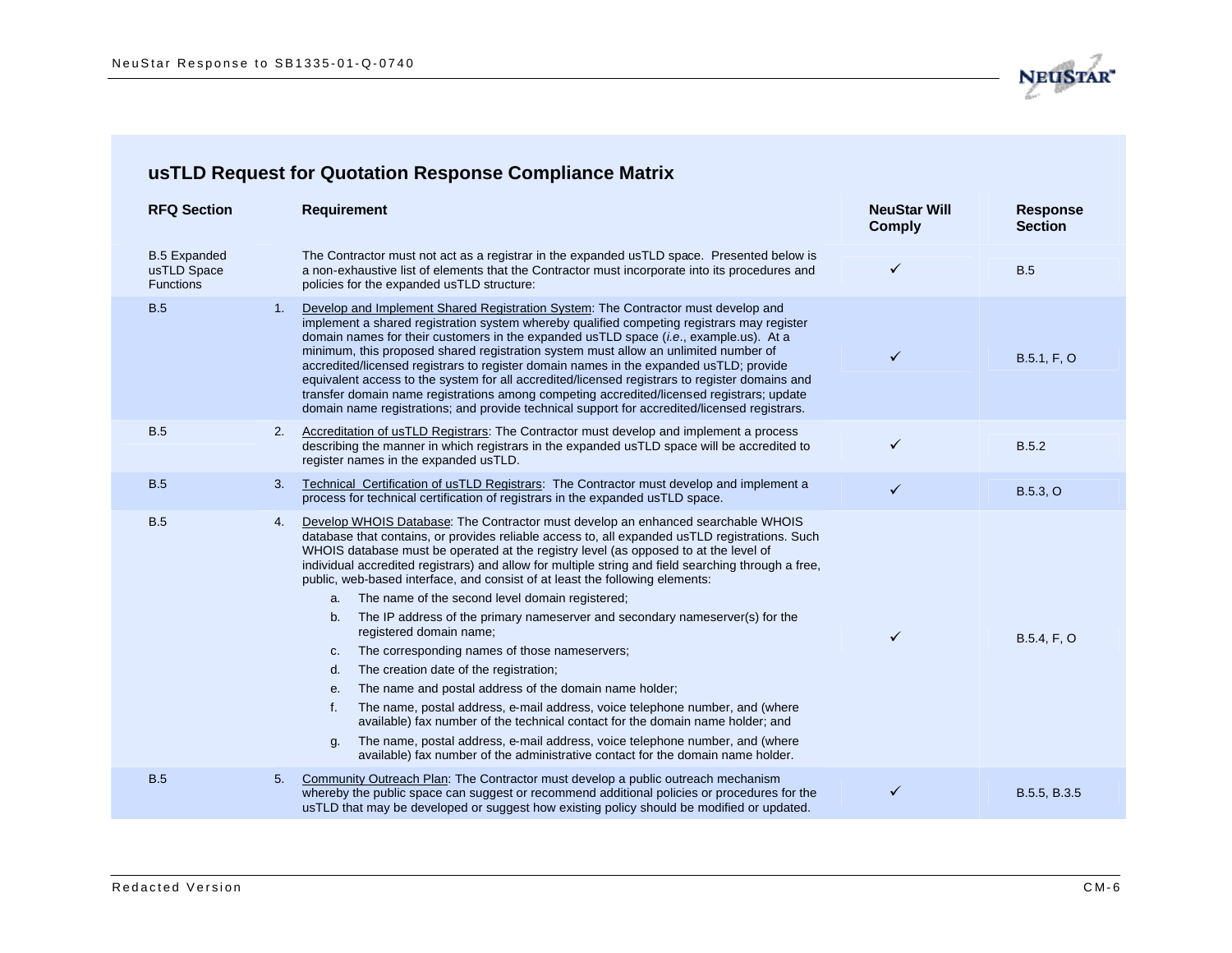

| <b>RFQ Section</b>                                                                                                        | <b>Requirement</b>                                                                                                                                                                                                                                                                                                                                                                                                                                                                                                                                                                                                                                                                                                                                                                                                                                                                                                                                                                                                                                                                                                                                                                                                                                                                    | <b>NeuStar Will</b><br><b>Comply</b> | <b>Response</b><br><b>Section</b> |
|---------------------------------------------------------------------------------------------------------------------------|---------------------------------------------------------------------------------------------------------------------------------------------------------------------------------------------------------------------------------------------------------------------------------------------------------------------------------------------------------------------------------------------------------------------------------------------------------------------------------------------------------------------------------------------------------------------------------------------------------------------------------------------------------------------------------------------------------------------------------------------------------------------------------------------------------------------------------------------------------------------------------------------------------------------------------------------------------------------------------------------------------------------------------------------------------------------------------------------------------------------------------------------------------------------------------------------------------------------------------------------------------------------------------------|--------------------------------------|-----------------------------------|
| C. Reporting<br>Requirements and<br><b>Deliverables</b>                                                                   | The Contractor must post the following reports on their Internet site in order to facilitate<br>transparency and public access.                                                                                                                                                                                                                                                                                                                                                                                                                                                                                                                                                                                                                                                                                                                                                                                                                                                                                                                                                                                                                                                                                                                                                       | ✓                                    | B.2.15, B.4.5                     |
| C.1 Investigational<br>Study (One-Time<br><b>Report Due Six</b><br><b>Months After</b><br><b>Purchase Order</b><br>Award) | The Contractor must conduct an investigation and submit a written report to the COTR, within<br>six months after purchase order award, evaluating the compliance of existing sub-domain<br>managers with the requirements of RFC 1480 and other documented usTLD policies. Such<br>report must recommend structural, procedural, or policy changes designed to enhance such<br>compliance and increase the value of the locality-based structure to local communities. During<br>this evaluation period, the Contractor must make no additional locality delegations unless<br>otherwise directed by the Contracting Officer.                                                                                                                                                                                                                                                                                                                                                                                                                                                                                                                                                                                                                                                         | ✓                                    | <b>B.4.5</b>                      |
| C.2 Progress<br>Reports                                                                                                   | For the first two years of the purchase order, the Contractor must submit monthly progress<br>reports to the COTR, in writing, detailing the Contractor's progress towards meeting the<br>purchase order SOW requirements. Thereafter, such reports must be provided to the COTR<br>on a quarterly basis.<br>These reports must indicate the status of all major events, as well as major work performed<br>during the month, including technical status, accomplishments, and complications experienced<br>in fulfilling the SOW requirements, and must be submitted in such detail and form as required<br>by the COTR. Such reports must also provide performance data related to operation of the<br>usTLD including, but not limited to, the following: the total number of registry transactions; the<br>number of new, transferred or deleted registrations in the usTLD (including cumulative<br>registrations over time); the number of delegated managers and changes in delegated<br>managers in the locality-based usTLD space; the number of registrars accredited to register<br>names in the expanded usTLD space, including the operational status of those registrars; and<br>any updates or modifications to the shared registration system made by the Contractor. | ✓                                    | B.2.15                            |
| <b>Clauses and Provisions</b>                                                                                             |                                                                                                                                                                                                                                                                                                                                                                                                                                                                                                                                                                                                                                                                                                                                                                                                                                                                                                                                                                                                                                                                                                                                                                                                                                                                                       |                                      |                                   |
|                                                                                                                           | 1. 52.203-12 DEV 52.203-12 LIMITATION ON PAYMENTS TO INFLUENCE CERTAIN<br>FEDERAL TRANSACTIONS (DEVIATION NOV 1990) (JUN 1997)                                                                                                                                                                                                                                                                                                                                                                                                                                                                                                                                                                                                                                                                                                                                                                                                                                                                                                                                                                                                                                                                                                                                                        | N/A                                  | <b>Information Only</b>           |
| 2.                                                                                                                        | 52.204-6 DATA UNIVERSAL NUMBERING SYSTEM (DUNS) NUMBER (JUNE 1999)                                                                                                                                                                                                                                                                                                                                                                                                                                                                                                                                                                                                                                                                                                                                                                                                                                                                                                                                                                                                                                                                                                                                                                                                                    | $\checkmark$                         | S                                 |
| 3.                                                                                                                        | 52.213-4 TERMS AND CONDITIONS--SIMPLIFIED ACQUISITIONS (OTHER THAN<br>COMMERCIAL ITEMS) (MAR 2001)                                                                                                                                                                                                                                                                                                                                                                                                                                                                                                                                                                                                                                                                                                                                                                                                                                                                                                                                                                                                                                                                                                                                                                                    | N/A                                  | <b>Information Only</b>           |
| 4.                                                                                                                        | 52.217-9 OPTION TO EXTEND THE TERM OF THE CONTRACT (MAR 2000)                                                                                                                                                                                                                                                                                                                                                                                                                                                                                                                                                                                                                                                                                                                                                                                                                                                                                                                                                                                                                                                                                                                                                                                                                         | N/A                                  | <b>Information Only</b>           |
| 5.                                                                                                                        | 52.227-17 RIGHTS IN DATA-SPECIAL WORKS (JUN 1987)                                                                                                                                                                                                                                                                                                                                                                                                                                                                                                                                                                                                                                                                                                                                                                                                                                                                                                                                                                                                                                                                                                                                                                                                                                     | N/A                                  | Information Only                  |
|                                                                                                                           | 6. 1352.233-70 HARMLESS FROM LIABILITY (MARCH 2000)                                                                                                                                                                                                                                                                                                                                                                                                                                                                                                                                                                                                                                                                                                                                                                                                                                                                                                                                                                                                                                                                                                                                                                                                                                   | N/A                                  | <b>Information Only</b>           |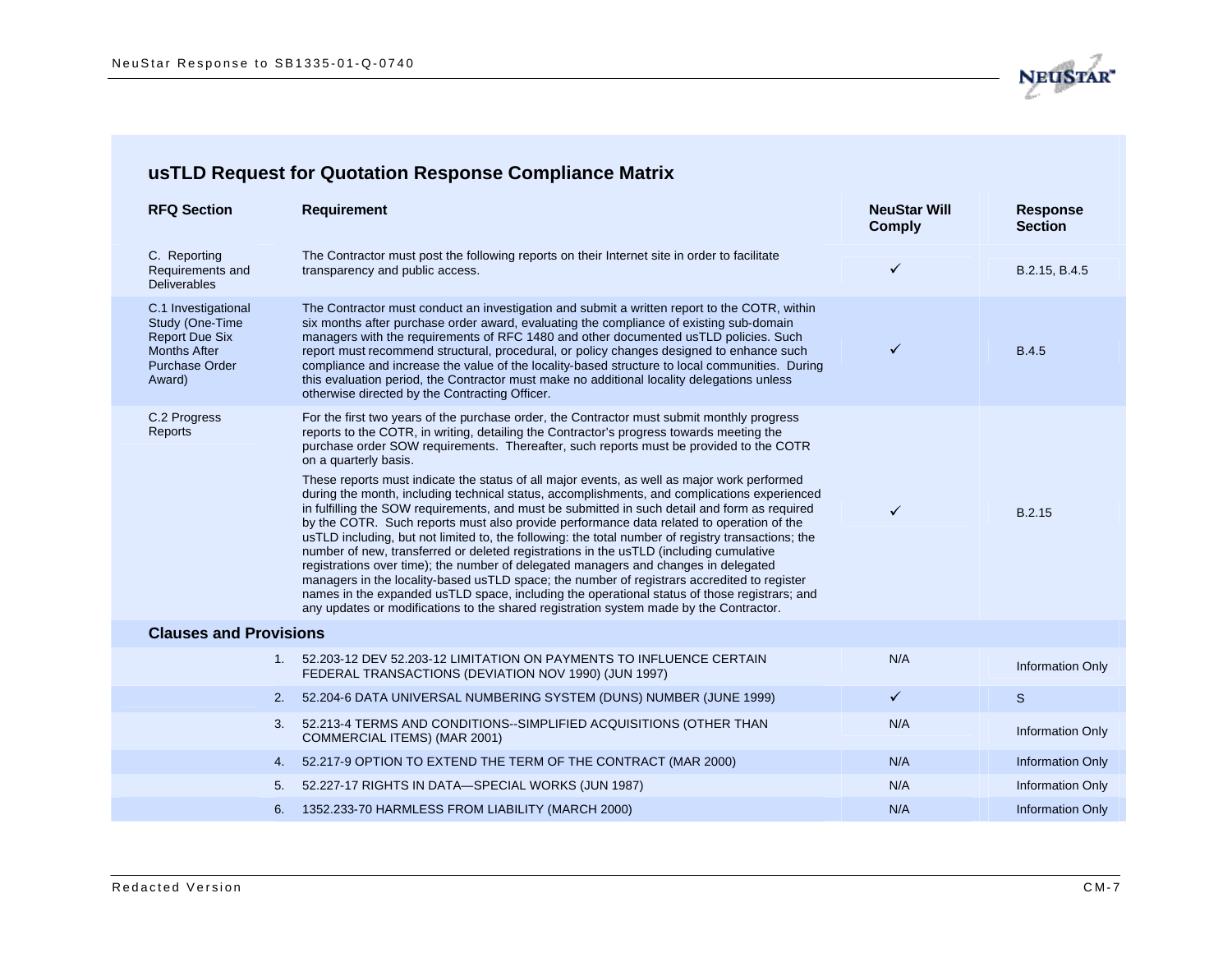

| <b>RFQ Section</b> | <b>Requirement</b>                                                                                                                                                        | <b>NeuStar Will</b><br><b>Comply</b> | <b>Response</b><br><b>Section</b> |
|--------------------|---------------------------------------------------------------------------------------------------------------------------------------------------------------------------|--------------------------------------|-----------------------------------|
| 7.                 | 1352.233-71 SERVICE OF PROTESTS (MARCH 2000)                                                                                                                              | N/A                                  | <b>Information Only</b>           |
| 8.                 | 1352.252-71 REGULATORY NOTICE (MARCH 2000)                                                                                                                                | N/A                                  | <b>Information Only</b>           |
| 9.                 | 52.233-1 I DISPUTES (DEC 1998)--ALTERNATE I (DEC 1991)                                                                                                                    | N/A                                  | <b>Information Only</b>           |
|                    | 10. 52.239-1 PRIVACY OR SECURITY SAFEGUARDS (AUG 1996)                                                                                                                    | N/A                                  | <b>Information Only</b>           |
|                    | 11. 1352.201-70 CONTRACTING OFFICER'S AUTHORITY (MARCH 2000)                                                                                                              | N/A                                  | <b>Information Only</b>           |
|                    | 12. 1352.201-71 CONTRACTING OFFICER'S TECHNICAL REPRESENTATIVE (COTR)<br>(MARCH 2000)                                                                                     | N/A                                  | <b>Information Only</b>           |
|                    | 13. ANSWERS TO ANTICIPATED OFFEROR QUESTIONS                                                                                                                              | N/A                                  | <b>Information Only</b>           |
|                    | <b>Representations and Certifications of Offerors</b>                                                                                                                     |                                      |                                   |
| $1_{-}$            | 52.219-1 SMALL BUSINESS PROGRAM REPRESENTATIONS (MAR 2001)                                                                                                                | $\checkmark$                         | $\mathsf{R}$                      |
| 2.                 | 52.203-11 DEV 52.203-11 CERTIFICATION AND DISCLOSURE REGARDING PAYMENTS<br>TO INFLUENCE CERTAIN FEDERAL TRANSACTIONS DEVIATION (JAN 1990)                                 | $\checkmark$                         | $\mathsf{R}$                      |
|                    | <b>Instructions for Submitting Quotations</b>                                                                                                                             |                                      |                                   |
|                    | Before submitting a quotation, Offerors are encouraged to review the information on the<br>locality-based usTLD structure and registration policies at: http://www.nic.us | N/A                                  | <b>Information Only</b>           |
|                    | The Offeror must submit the ORIGINAL VERSION and TWO COPIES of the Quotation to the<br>following address:                                                                 | N/A                                  | <b>Information Only</b>           |
|                    | ATTN JOSEPH L WIDDUP                                                                                                                                                      | N/A                                  |                                   |
|                    | NATIONAL INSTITUTE OF STANDARDS AND TECHNOLOGY                                                                                                                            |                                      |                                   |
|                    | 100 BUREAU DR STOP 3571<br><b>BLDG 301 RM B129</b>                                                                                                                        |                                      | <b>Information Only</b>           |
|                    | GAITHERSBURG MD 20899-3571                                                                                                                                                |                                      |                                   |
|                    | M/F SOLICITATION SB1335-01-Q-0740                                                                                                                                         |                                      |                                   |
|                    | Each quotation (original and copies) submitted in response to this solicitation must:                                                                                     | N/A                                  | <b>Information Only</b>           |
| A.                 | Include resume(s) of key personnel (including education and experience credentials) that<br>would perform and/or manage the requirements of this acquisition.             | ✓                                    | A                                 |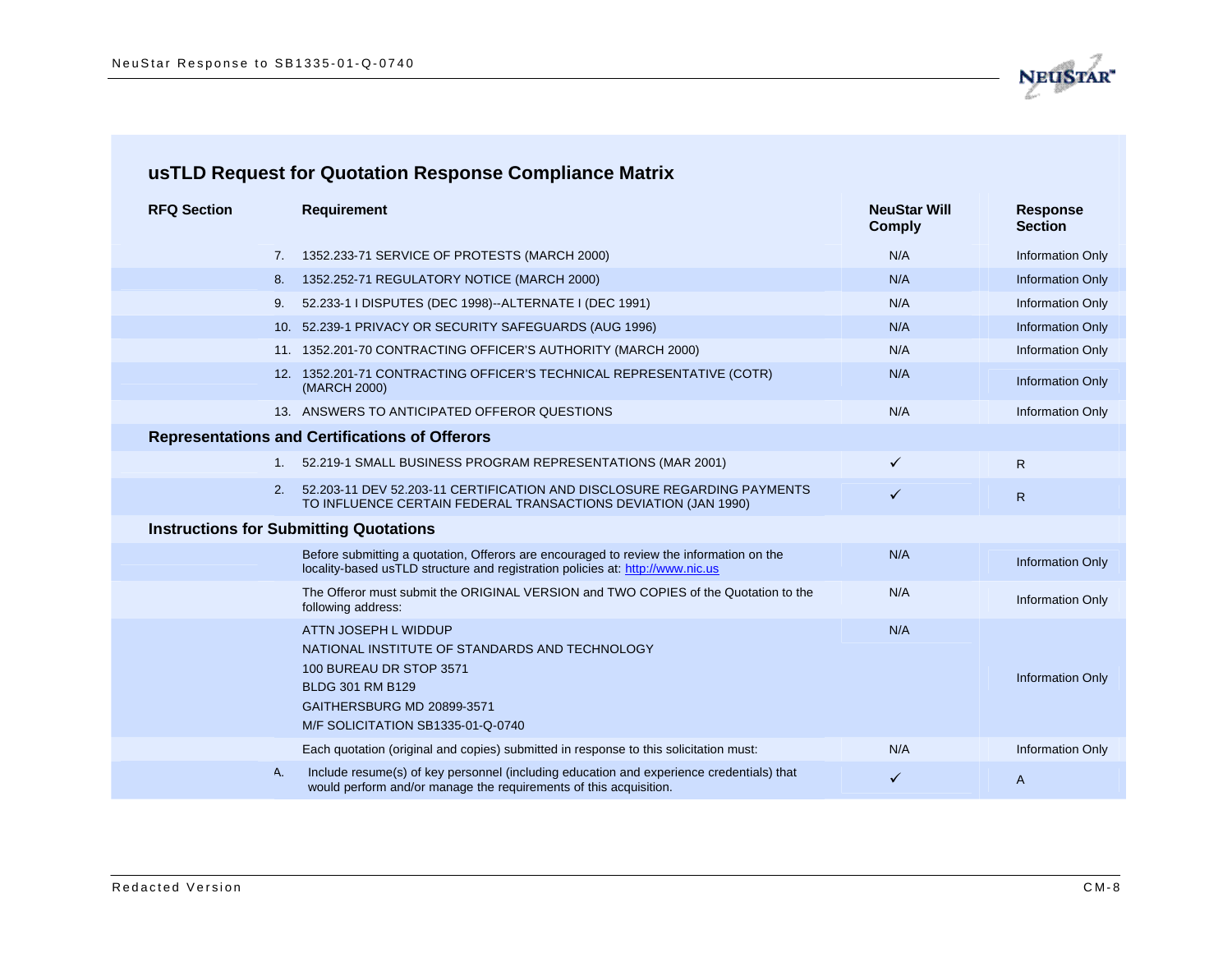

| <b>RFQ Section</b> |           | <b>Requirement</b>                                                                                                                                                                                                                                                                                                                                                                                                                                                                                                                                                                                        | <b>NeuStar Will</b><br><b>Comply</b> | <b>Response</b><br><b>Section</b> |
|--------------------|-----------|-----------------------------------------------------------------------------------------------------------------------------------------------------------------------------------------------------------------------------------------------------------------------------------------------------------------------------------------------------------------------------------------------------------------------------------------------------------------------------------------------------------------------------------------------------------------------------------------------------------|--------------------------------------|-----------------------------------|
|                    | <b>B.</b> | Describe how the Offeror would satisfy each of the individual requirements described in the<br>"Contractor Requirements" section of the SOW. (In the event that the provision of the<br>required services would be accomplished through coordinating the resources and services<br>provided by entities other than the prime Contractor, the quotation must explicitly indicate how<br>the Contractor will ensure that the "Contractor Requirements" will be fulfilled.)                                                                                                                                  | ✓                                    | $B, B.1 - B.16$                   |
|                    | $C_{1}$   | In light of the "Statement of Purpose" in the SOW, present a detailed narrative describing the<br>Offeror's overall vision for future management of the usTLD, including how the Offeror<br>proposes to make the usTLD more attractive and useful to United States Internet users and<br>the Offeror's expectations for the number of potential usTLD registrants.                                                                                                                                                                                                                                        | ✓                                    | $\mathsf{C}$                      |
|                    | D.        | Describe any services or functions, if any, the Offeror proposes to perform as part of usTLD<br>management in addition to those listed in the SOW.                                                                                                                                                                                                                                                                                                                                                                                                                                                        | ✓                                    | D                                 |
|                    | Ε.        | Demonstrate clearly, concisely and accurately, in written narrative form, the Offeror's<br>understanding of the current state of the usTLD domain space.                                                                                                                                                                                                                                                                                                                                                                                                                                                  | ✓                                    | E.                                |
|                    | F.        | Describe, for the SOW requirement related to the development of a database of usTLD<br>delegated managers, and the development of registrant WHOIS databases (both for the<br>locality-based usTLD structure and the expanded usTLD space) how the Offeror would collect<br>the necessary information and the technical and operational specifications of the databases.                                                                                                                                                                                                                                  | ✓                                    | F, B.2.4, B.2.5                   |
|                    | G.        | Include a proposed draft of any contract(s) that the Offeror proposes to use between itself, as<br>Contractor, and usTLD delegated managers (which may include "flow through" registration<br>agreements to be used by locality-based usTLD registrants) considered necessary to ensure<br>the stable operation of the locality-based usTLD structure and implement necessary policies.<br>Note: The content of the final version of all such contract(s) must be approved by the<br>Contracting Officer before use by the Contractor in performance of the resultant purchase<br>order.                  | ✓                                    | G                                 |
|                    | Η.        | Include a proposed draft of any contract(s) that the Offeror proposes to use between itself, as<br>Contractor, and expanded usTLD registrars to ensure the stable operation of the expanded<br>usTLD and implement the necessary policies (which may include shared registration system<br>license agreements, registrar accreditation agreements, and registrant agreements). Note:<br>The content of the final version of all such contract(s) must be approved by the Contracting<br>Officer before those contract(s) may be used by the Contractor in performance of the<br>resultant purchase order; | ✓                                    | H                                 |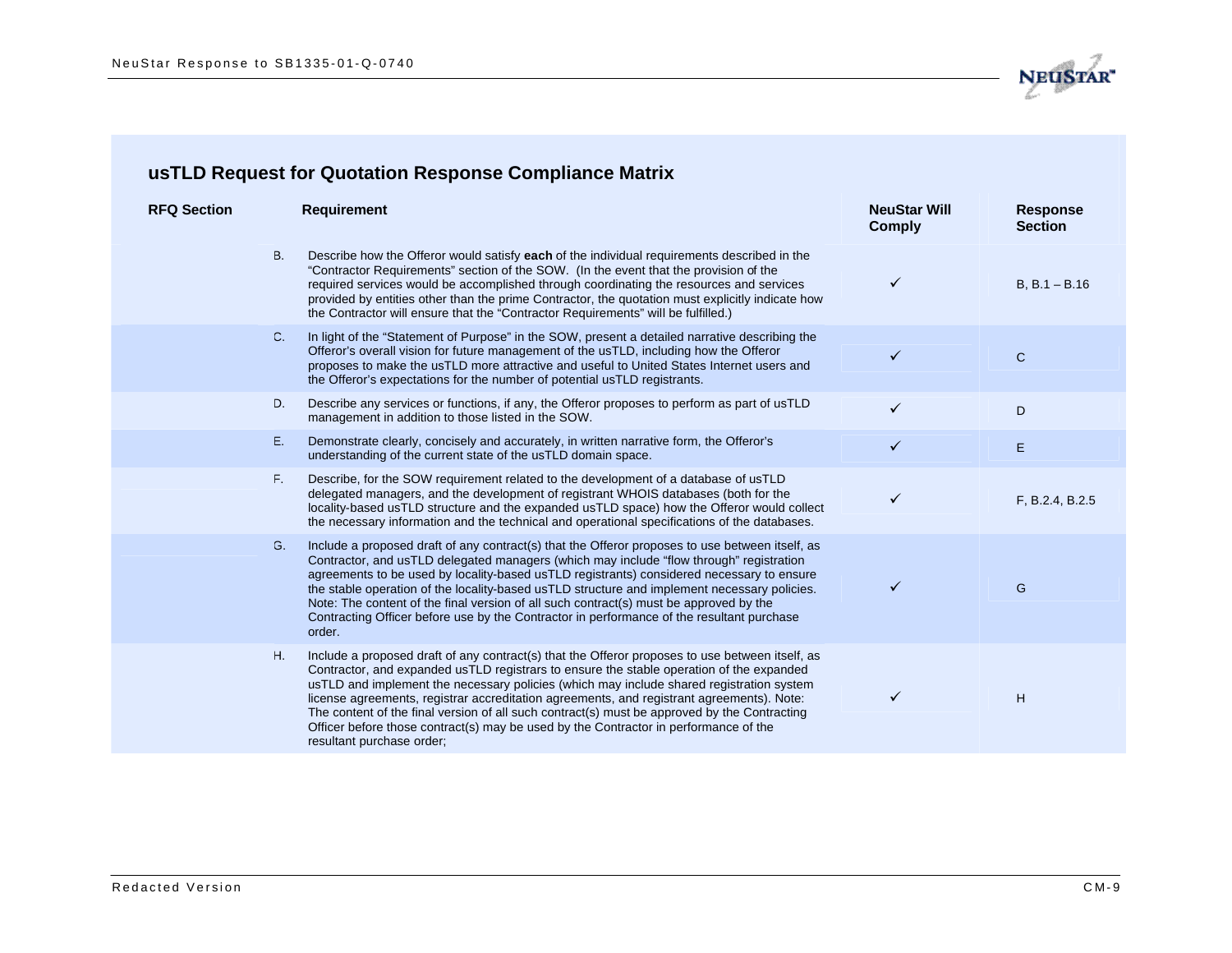

| <b>RFQ Section</b> | <b>Requirement</b>                                                                                                                                                                                                                                                                                                                                                                                                                                                                                                                                                                                                                                                                                                                                                                                                                                                                                                                                                                                                                                                                                                                                                                                                                                                                                                                                                                                                                                                                                                                                                            | <b>NeuStar Will</b><br><b>Comply</b> | <b>Response</b><br><b>Section</b> |
|--------------------|-------------------------------------------------------------------------------------------------------------------------------------------------------------------------------------------------------------------------------------------------------------------------------------------------------------------------------------------------------------------------------------------------------------------------------------------------------------------------------------------------------------------------------------------------------------------------------------------------------------------------------------------------------------------------------------------------------------------------------------------------------------------------------------------------------------------------------------------------------------------------------------------------------------------------------------------------------------------------------------------------------------------------------------------------------------------------------------------------------------------------------------------------------------------------------------------------------------------------------------------------------------------------------------------------------------------------------------------------------------------------------------------------------------------------------------------------------------------------------------------------------------------------------------------------------------------------------|--------------------------------------|-----------------------------------|
| Τ.                 | Include written policies (including implementation details) that the Offeror proposes to follow,<br>as Contractor, during the start-up phase of registrations in the usTLD. Such description must<br>include the following considerations:<br>How the Offeror would design and implement the "Sunrise Policy" that permits<br>1.<br>qualified trademark owners to pre-register their trademarks as domain names<br>in the expanded usTLD space prior to the opening of the expanded usTLD<br>space to wider registration.<br>How the Offeror would implement a uniform domain name dispute resolution<br>2.<br>procedure intended to resolve disputes arising from "cybersquatting" applicable<br>to the usTLD (such policy is intended to be modeled upon the ICANN Uniform<br>Domain Name Dispute Resolution Procedure, consistent with modifications<br>necessary for such a policy to be applicable to the usTLD specifically. Offeror<br>should propose necessary modifications).<br>How the Offeror proposes to implement and enforce the United States nexus<br>3.<br>requirement intended to preserve the usTLD for use by the community of<br>United States Internet users.<br>Describe any proposed additional, alternative, or supplemental policies or<br>4.<br>programs the Offeror considers relevant and essential towards the locality-<br>based usTLD space or the expanded usTLD space.<br>Offerors should also describe additional procedures that address other considerations than<br>those listed above that they consider relevant to their quotation. | ✓                                    | I, B.3.1, B.3.3,<br><b>B.3.5</b>  |
| J.                 | Address the following considerations in the description of the registration process:<br>How the Offeror proposes to address the potential initial "rush" for registrations<br>1.<br>at the opening of the expanded usTLD space.<br>Describe the proposed application process for potential registrants;<br>2.<br>Describe the proposed mechanisms for ensuring that registrants meet<br>3.<br>registration requirements;<br>Describe any proposed appeal process that could be used by the applicant as<br>4.<br>a result of Contractor denial of registration.<br>Describe any proposed procedure that would permit third parties to seek<br>5.<br>cancellation of a registration for failure to comply with restrictions imposed by<br>the Contractor.                                                                                                                                                                                                                                                                                                                                                                                                                                                                                                                                                                                                                                                                                                                                                                                                                      | ✓                                    | J                                 |
| Κ.                 | Describe in detail the proposed mechanisms and community outreach plans for coordinating<br>the current locality-based usTLD users and the mechanism by which the public can suggest<br>or recommend additional policys or procedures for the usTLD.                                                                                                                                                                                                                                                                                                                                                                                                                                                                                                                                                                                                                                                                                                                                                                                                                                                                                                                                                                                                                                                                                                                                                                                                                                                                                                                          | ✓                                    | K, B.3.5                          |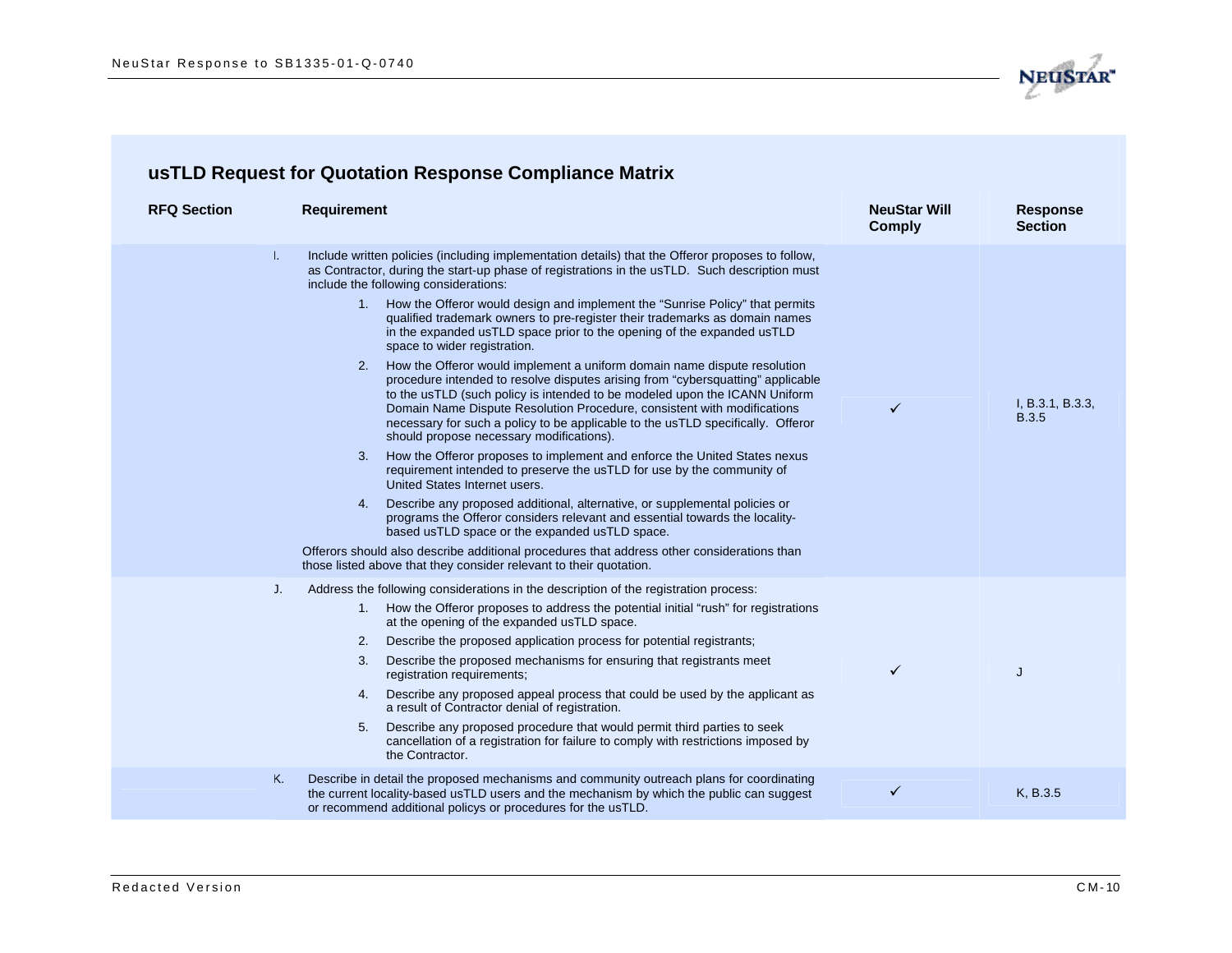

| <b>RFQ Section</b> | <b>Requirement</b>                                                                                                                                                                                                                                                                                                                                                                                                                                                                                                                                                                                                                                                                                                                                                                                                                                                                                                                                                                                                                                                                                                                                                                                                                                                                                                                                                                                                                                                                                                                                                                                         | <b>NeuStar Will</b><br><b>Comply</b> | <b>Response</b><br><b>Section</b> |
|--------------------|------------------------------------------------------------------------------------------------------------------------------------------------------------------------------------------------------------------------------------------------------------------------------------------------------------------------------------------------------------------------------------------------------------------------------------------------------------------------------------------------------------------------------------------------------------------------------------------------------------------------------------------------------------------------------------------------------------------------------------------------------------------------------------------------------------------------------------------------------------------------------------------------------------------------------------------------------------------------------------------------------------------------------------------------------------------------------------------------------------------------------------------------------------------------------------------------------------------------------------------------------------------------------------------------------------------------------------------------------------------------------------------------------------------------------------------------------------------------------------------------------------------------------------------------------------------------------------------------------------|--------------------------------------|-----------------------------------|
| L.                 | Describe, in detail, how the Contractor would fund the requirements of this acquisition at no<br>cost to the United States Government.                                                                                                                                                                                                                                                                                                                                                                                                                                                                                                                                                                                                                                                                                                                                                                                                                                                                                                                                                                                                                                                                                                                                                                                                                                                                                                                                                                                                                                                                     | ✓                                    | L                                 |
| M.                 | Project/estimate and explain annual Contractor costs for this acquisition in such a way to<br>permit the Government to match those costs to specific SOW Contractor Requirements.                                                                                                                                                                                                                                                                                                                                                                                                                                                                                                                                                                                                                                                                                                                                                                                                                                                                                                                                                                                                                                                                                                                                                                                                                                                                                                                                                                                                                          | ✓                                    | M                                 |
| N.                 | Include detailed proposed financial plans, including, if appropriate, the manner in which fees<br>levied for services rendered by the Contractor would be derived, considering cost plus a fair<br>and reasonable profit.                                                                                                                                                                                                                                                                                                                                                                                                                                                                                                                                                                                                                                                                                                                                                                                                                                                                                                                                                                                                                                                                                                                                                                                                                                                                                                                                                                                  | ✓                                    | N                                 |
| 0.                 | Describe, in detail, the technical facilities, equipment, software, hardware, and related<br>technology that the Offeror would use to meet the requirements of this acquisition.                                                                                                                                                                                                                                                                                                                                                                                                                                                                                                                                                                                                                                                                                                                                                                                                                                                                                                                                                                                                                                                                                                                                                                                                                                                                                                                                                                                                                           | $\checkmark$                         | $\circ$                           |
| P.                 | Include no more than five past performance references for other efforts similar in scope to this<br>acquisition that were either (a) completed by the Offeror (either as a prime Contractor or as a<br>first-tier subcontractor) in the past five years or (b) currently in process. For each past<br>performance reference, include the following information:<br>Contract Number/Purchase Order Number;<br>1.<br>Duration of the Contract/Purchase Order;<br>2.<br>Dollar Value of Contract/Purchase Order (Broken Down on a Per-Year Basis, if<br>3.<br>Applicable);<br>Contract type of Contract/Purchase Order (e.g., firm-fixed-price, cost-plus-<br>4.<br>fixed-fee, cost-plus-award-fee, fixed-price with economic price adjustment);<br>Name and Mailing Address of Customer Organization;<br>5.<br>Technical Point of Contact at Customer Organization for the Contract/Purchase<br>6.<br>Order, including Phone Number, Fax Number and Email Address;<br>Information Noted in I.4 above for an Alternate Customer Organization Point of<br>7.<br>Contact; and<br>Detailed Description of the Effort Performed by the Contractor/Subcontractor<br>8.<br>under the Contract/Purchase Order.<br>At the discretion of the Contracting Officer, a site visit to the Offeror's facility (ies) may also be<br>requested and conducted by DOC personnel involved in this acquisition. The purpose of this<br>visit would be to gather information relevant to the Offeror's submitted quotation. The<br>Contracting Officer would arrange such a visit at least seven days in advance with the Offeror. | ✓                                    | P                                 |
| Q.                 | Describe, in detail, proposed performance measures that will provide accurate indicators of<br>the Contractors progress under the project and assessment of services offered                                                                                                                                                                                                                                                                                                                                                                                                                                                                                                                                                                                                                                                                                                                                                                                                                                                                                                                                                                                                                                                                                                                                                                                                                                                                                                                                                                                                                               | ✓                                    | Q                                 |
| R.                 | Include a completed copy of "Offeror Representations and Certifications" from this solicitation.                                                                                                                                                                                                                                                                                                                                                                                                                                                                                                                                                                                                                                                                                                                                                                                                                                                                                                                                                                                                                                                                                                                                                                                                                                                                                                                                                                                                                                                                                                           | ✓                                    | $\mathsf{R}$                      |